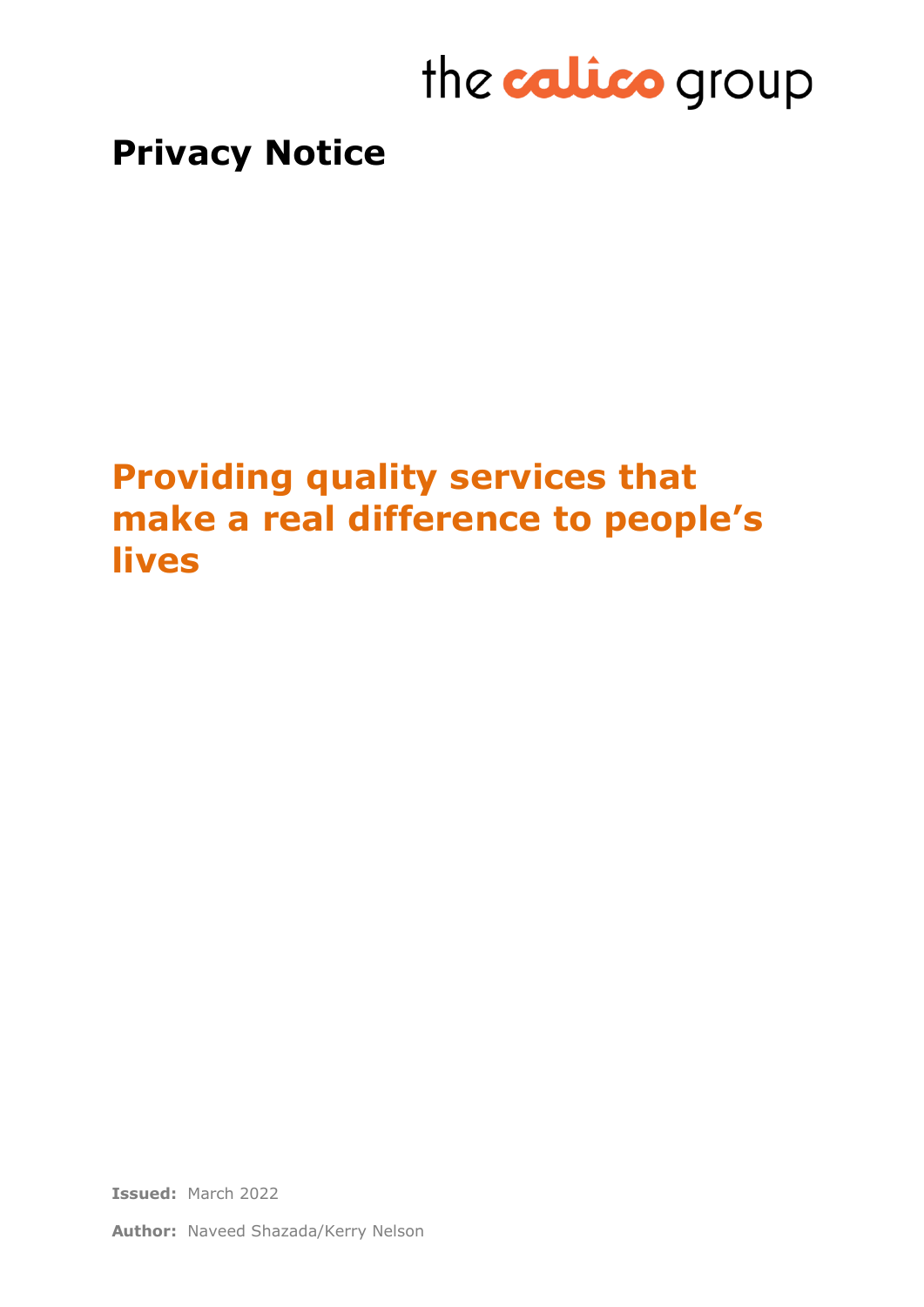#### **1. Summary**

#### **The Calico Group**

The Calico Group, is made up of innovative businesses and charities, working together to make social profit, rather than financial profit, the driving force behind a wide range of high-quality services. We do this by understanding the community's needs and harnessing the widest possible range of expertise; combining our growing range of complementary services to create innovative, new opportunities for the benefit of the community.

Each part of the Calico Group has its own specialism, expertise, and track record of providing a complete community service in housing, healthcare, support, employability, and construction.

#### **2. Who We Are**

The data controller is The Calico Group Limited of Centenary Court, Croft Street, Burnley BB11 2ED. The Calico Group only processes information on employees. Each individual company that makes up the Calico Group processes their own information. Please see their separate Privacy Notices on the website. We have appointed a Data Protection Officer (DPO) to oversee our processing of personal information whose contact details are provided below.

### **Mrs A Thornley: The Calico Group Limited, Centenary Court, Croft Street, Burnley BB11 2ED**

**Telephone: 0800 169 2407**

#### **The Calico Group Limited**

The Group is made up of the following companies:

#### **Calico Homes Limited**

Calico Homes Limited ("Calico"), a UK charitable social housing provider they are a Registered Social Housing Provider regulated by The Regulator of Social Housing (RSH) and normal activities can be summarised as:

- Providing social and other types of housing.
- Property and grounds maintenance and repair.
- Managing housing, tenancy/lease, and account as landlords
- Promoting, organising, and assisting community events.
- Offering opportunities to be involved (co-regulation).
- Providing welfare, benefits, and debt advice through moneywise.
- Adaptations made to the properties we manage.
- Buying, selling, and letting of land and properties.

#### **Ring Stones Maintenance and Construction Limited**

They aim to make a difference to the quality of life of individuals and the wider communities in which they work. They assist and contribute to providing accommodation for families and older people, as well as supported housing and services for homeless people and community developments. Ring Stones undertake contract work for a variety of clients across the North, providing an all-round management delivery model and the full range of contractor services. They have a wide range of experience in sourcing funding for and delivering retrofit schemes, helping their clients to achieve significant ECO or Green Deal funding to support social and private households.

#### **Hobstones Homes Limited**

Hobstones Homes provides design and construction services within the Group and primarily works with Calico Homes and Ring Stones.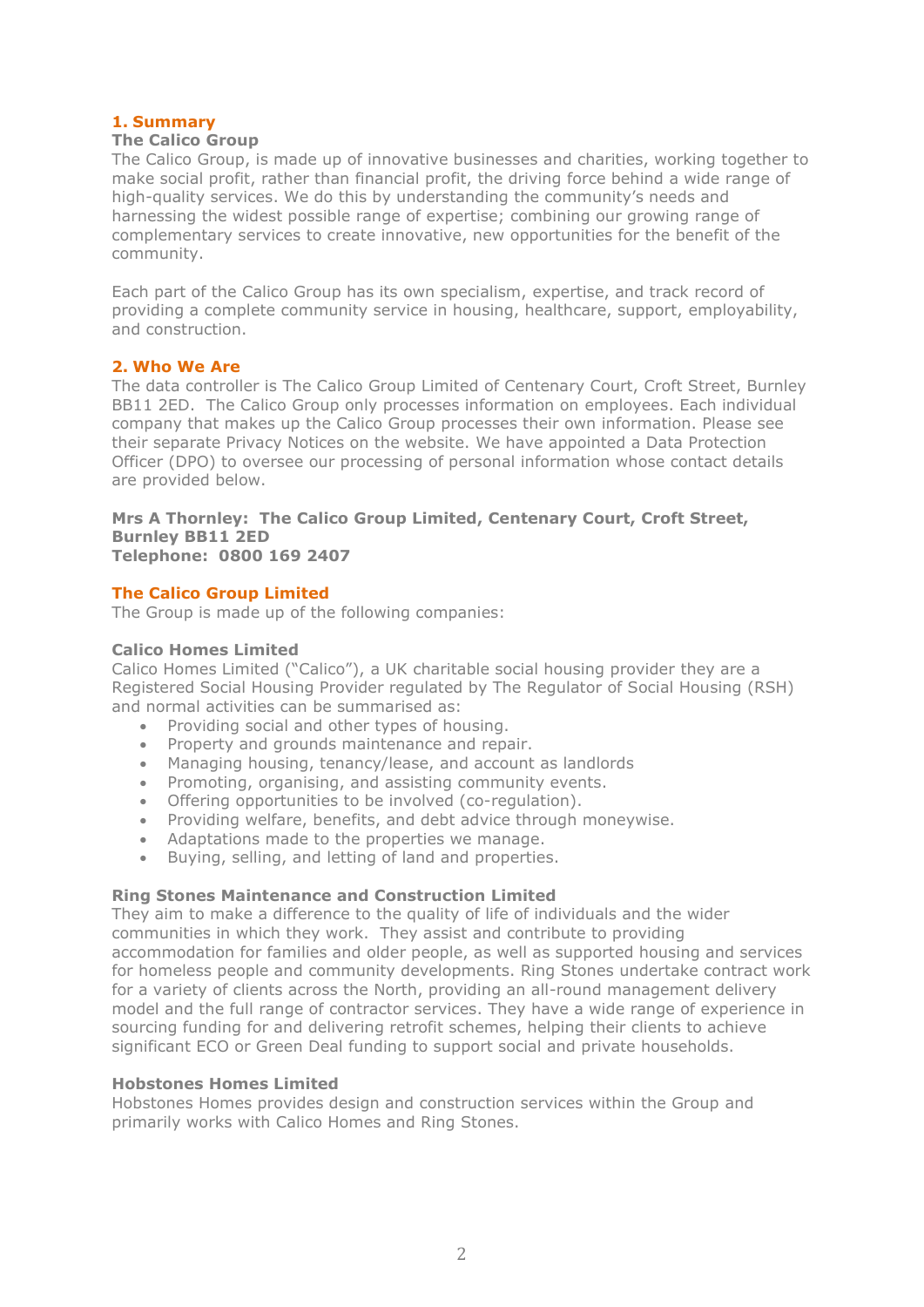#### **Syncora Limited**

Syncora brings together our expertise, our passion and commercial strength, enabling us to deliver bold new services and offer end-to-end support for people who most need it. Syncora offsets the effects of cuts to public expenditure by creating exciting, integrated solutions to complex social problems. As part of The Calico Group, everything is underpinned by excellent governance, high standards and the strength of a leading housing provider. **Syncora Limited is a parent company for the following subsidiaries:**

#### **SafeNet Domestic Abuse and Support Services Ltd**

SafeNet protects victims and survivors of domestic abuse through the provision of safe refuge and support services, and promotes the prevention of further harm, through various initiatives including, working to build safe and healthy relations and promote equality. Normal activities can be summarised as:

- Providing refuge services to victims of domestic abuse
- Providing IDVA and Outreach services to victims of domestic abuse

#### **Delphi Medical Limited and Delphi Medical Consultants Limited**

Both Delphi Medical companies are leading independent providers of drug and alcohol treatment in the UK. They focus on ensuring excellent clinical and psychosocial provision as part of an integrated recovery pathway, which supports and facilitates patients to engage in genuine recovery. Their areas of expertise include Community Drug and Alcohol Treatment, Offender Health, Inpatient Detoxification Services, Clinical Systems and Training.

#### **Acorn Recovery Projects**

Acorn Recovery Projects is a registered charity set up to help individuals struggling with addiction and de-motivational issues to find and live a Life worth Living. By providing innovative recovery services, Acorn Recovery Projects enables individuals and their families to break free from drug, alcohol, and other addictions. They do this by helping their clients find substance, emotional, social, and lifelong recovery.

#### **Calico Enterprise Limited**

Calico Enterprise works with a host of organisations to deliver a range of services across the Northwest that: provide housing-related support; tackle worklessness; and give information and advice. Such services include Calico Interiors; Constructing the Future; Calico Careers; and Floating Support contracts. We define "social profit" as the positive difference we make to people's lives, across all the communities in which we work. We create social profit by developing innovative services and harnessing the opportunities of our unique group structure.

#### **3. What information we collect about you**

The information we require from employees includes:

- Full name.
- Address.
- Email address.
- Date of birth.
- National Insurance number.
- Contact details
- CV Employment History.
- Equality & Diversity Information.
- Health Information.
- Banking details.
- Tax & Pension Information.
- Driving Licence summary.
- Security Identification Photograph.
- CCTV video footage.
- Declarations of Interest.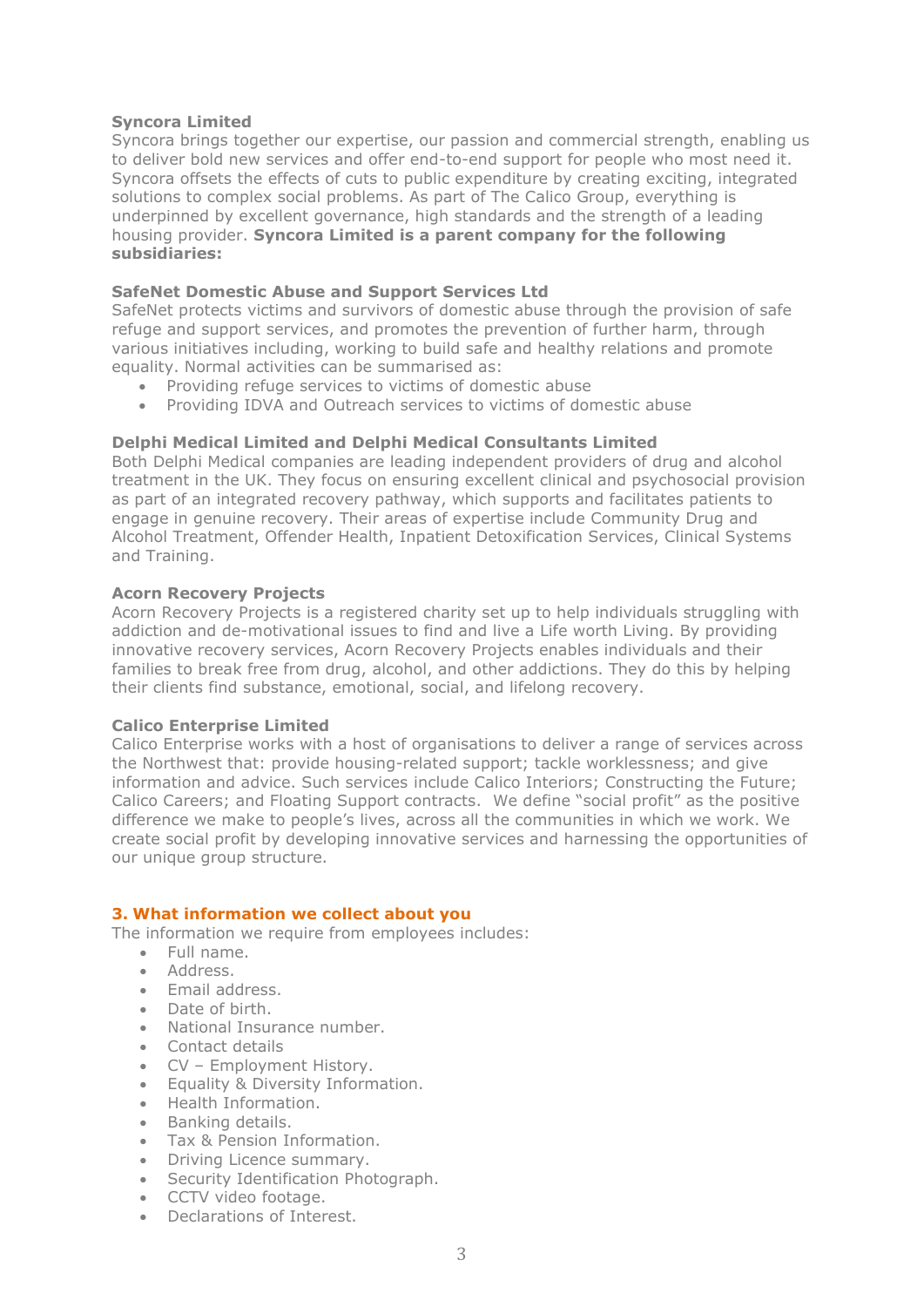- Record of attendance at meetings.
- Electronic Signature.
- Expenses forms.
- Skills Audit Information.
- Appraisal forms/notes.
- Emergency Contact Information you provide to be used in case of emergency

#### **4. Special Categories of Personal Data**

We may also collect from you special categories of personal data which includes information about you relating to race, ethnic origin, political opinion, religious beliefs, trade union membership, biometric data and genetic data, sex life and sexual orientation, health and criminal convictions and offences. Due to the sensitive nature of these category of data, any processing is afforded more protection under data regulations. If we do process your special category of personal data, we will ensure that the relevant conditions under the UK GDPR and DPA 2018 are met.

#### **5. How we collect your information**

We aim to process information about you fairly, lawfully, and in a transparent manner. The aim of this document is to provide you with sufficient information for you to be able to understand what we are doing with your data. If you are unsure how we are handling information about you or you think we could improve our privacy information, please let us know. The Calico Group collects information from you when you apply for a position with the Calico Group.

We operate a CCTV system at our office premises for the detection and prevention of crime. It operates continuously, and recordings are held for one month. Photographs of individuals will only be used for security identification purposes.

#### **6. Withdrawing Consent**

Where you have provided your consent to the collection, processing, and transfer of your personal data, you may withdraw that consent at any time. This will not affect the lawfulness of any processing based on consent before it was withdrawn. At the time of giving consent, we will provide you with information on how to withdraw your consent. If you want more information about this, please contact us at [dataprotection@calico.org.uk.](mailto:dataprotection@calico.org.uk)

#### **7. Legal basis for processing your personal data**

Data protection regulations requires us to have lawful basis for processing your personal data. These include:

- **Contractual obligation**: the processing is necessary for the performance of a contract we have with you, or because you have asked us to take specific steps before entering into a contract. We rely on the contract performance basis in order to take steps to enter into a contract with you.
- **Legal Obligation**: the processing is necessary for us to comply with the law (not including contractual obligations). We will collect information necessary for us to maintain records as required by government and regulatory bodies.
- **Legitimate interests:** the processing is necessary for our legitimate interests, or the legitimate interests of a third party, unless there is a good reason to protect your personal data which overrides those legitimate interests.
- **Consent**: You have given clear consent for us to process your personal data for a specific purpose.

#### **8. How we process your information**

The information we require from you is used to:

- To manage the performance of your Terms of Appointment.
- To comply with our legal obligations.
- To comply with our regulatory obligations.
- For internal record keeping.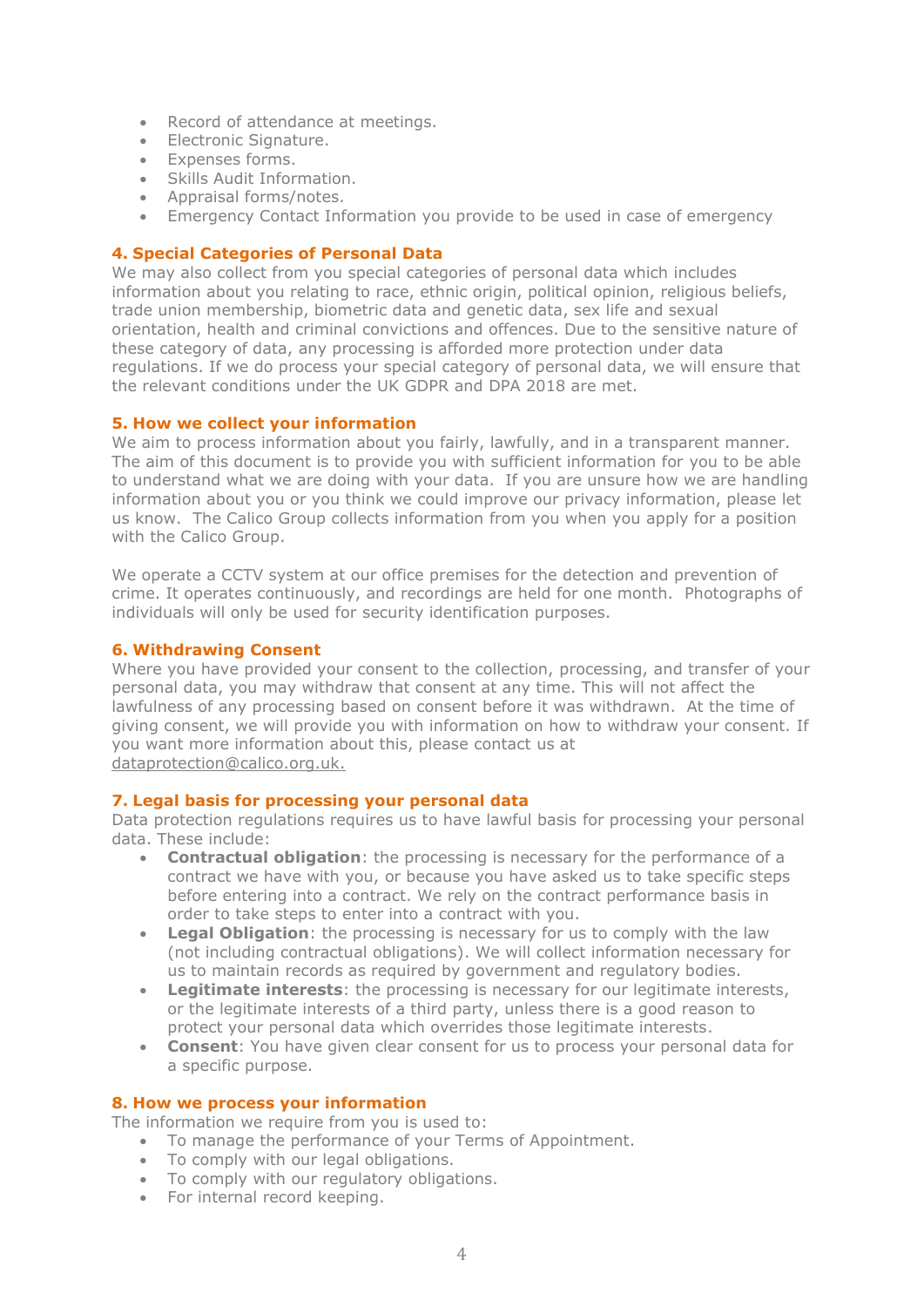#### **9. Who we share data with and how long we keep information**

We will only share your information where we are legally entitled to do so for example: • To comply with the law.

- Where there is a clear health & safety risk.
- Where there is a clear risk to yourself, staff, and others.
- In order to honour the terms of your contract.
- For the detection and prevention of crime, prosecution of offenders and for the detection and prevention of fraud.

There may be times when we will share relevant information with third parties as part of performance of the contract with you, or where we are legally required to do so. When sharing personal information, we will comply with all aspects of the Data Protection Legislation. Special category of personal data such as information about health, sexual life, race, and religion for example, are subject to particularly stringent security and confidentiality measures.

Where necessary or required, we may share your personal information with  $3<sup>rd</sup>$  parties such as:

- Other employees.
- Executive Team.
- Companies House.
- HMRC.
- Banks.
- Training Providers.

This list is not exhaustive as there are other circumstances where we may also be required to share information, for example:

- In connection with legal proceedings (or where we are instructed to do so by Court order)
- To protect the vital interests of an individual (in a life-or-death situation).

#### **10. International transfer of your personal data**

We do not envisage transferring or storing any information about or relating to you to anyone who is located outside of the UK other than as indicated above and we have a commitment from our business partners and data processors that they too will honour this commitment.

#### **11. Your rights regarding your personal information**

Data protection regulations have conferred certain rights on you as the data subject regarding your personal data which we hold. These rights include:

- **Right to be informed** about the collection and use of your personal information. This is called 'privacy information'. We are required by data protection regulations to provide you with information regarding the purposes for processing your personal information, the retention period and who it will be shared with. This Privacy Policy serves that purpose.
- **Right of access** to your personal information (commonly known as a "data subject access request"). This enables you to receive a copy of the personal information we hold about you and to check that we are lawfully processing it.
- **Right of rectification –** This enables you to have any incomplete or inaccurate information we hold about you to be corrected.
- **Right to erasure – (also known as right to be forgotten)** This enables you to ask us to delete or remove personal information where there is no good reason for us continuing to process it. You also have the right to ask us to delete or remove your personal information where you have exercised your right to object to processing (see below).
- **Right to Object to processing** of your personal information where we are relying on a legitimate interest (or those of a third party) and there is something